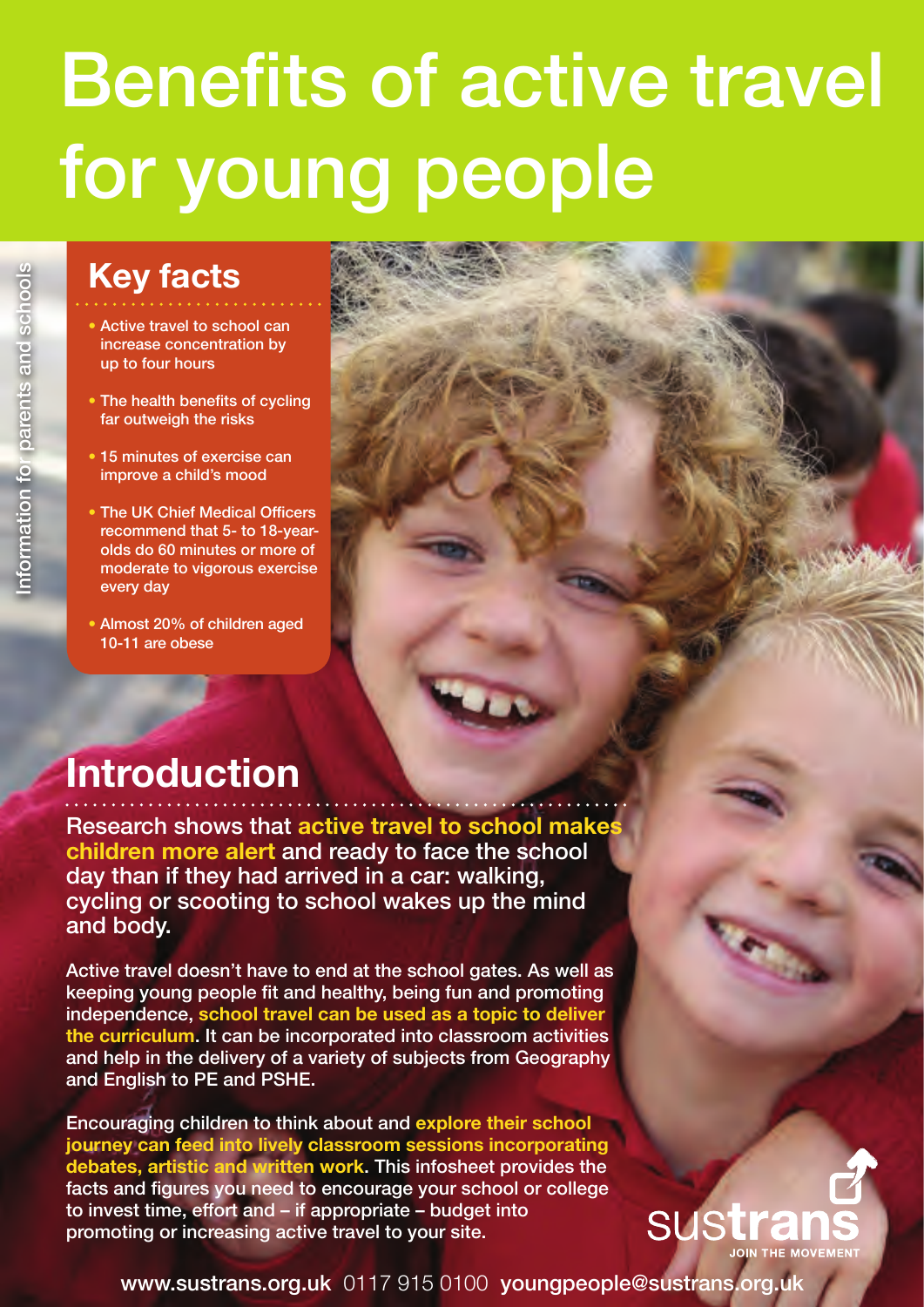# **Health and fitness benefits**

It's easy to imagine that exercise is simply 'good for us' and for children especially. The following research supports this assumption and can be used in pitches, proposals and bids to help gain support for active travel initiatives in your school or college.

Active journeys can help reverse the sharp drop-off in physical activity in the early teens as it addresses key barriers to participation, such as perceived lack of time, effort required and body image/appearance – unlike many sports, active travel can be fitted into daily routines, is relatively gentle and requires no special clothing or competitive element.

- **Physical activity can encourage healthy growth** and development, maintain a healthy weight and reduce anxiety and stress. **It can improve muscular strength, endurance and flexibility** in children and adolescents<sup>1</sup>
- Recent figures from the National Child Measurement Programme show that **20.7% of Year 6 boys and 17.7% of Year 6 girls (age 10-11) in England are obese** – with a significant increase in obesity between 2007 and  $2012^2$ . In Scotland, recent figures from the Scottish Health Survey show that 16.8% of children are at risk of obesity
- **The health benefits of cycling greatly outweigh any risks involved**; on average cyclists live two years longer than non $cyclic$
- Research shows that **15-minute bouts of aerobic exercise can lead to significant increases in positive mood** and decreases in negative mood amongst younger children<sup>4</sup>
- 
- **The Chief Medical Officers of all four home countries recommend that all 15- to 18-year-olds participate in physical activity of moderate-to-vigorous intensity for one hour per day** (and up to several hours). This can include a variety of activities across the day including organised sport, play, walking or cycling to school, physical education or planned exercise
- The Chief Medical Officers' **recommendations include vigorous intensity exercise to strengthen muscle and bone at least three days per week**. Cycling at a low speed constitutes moderate activity, while cycling at higher speeds constitutes vigorous activity<sup>5</sup>

www.sustrans.org.uk 0117 915 0100 youngpeople@sustrans.org.uk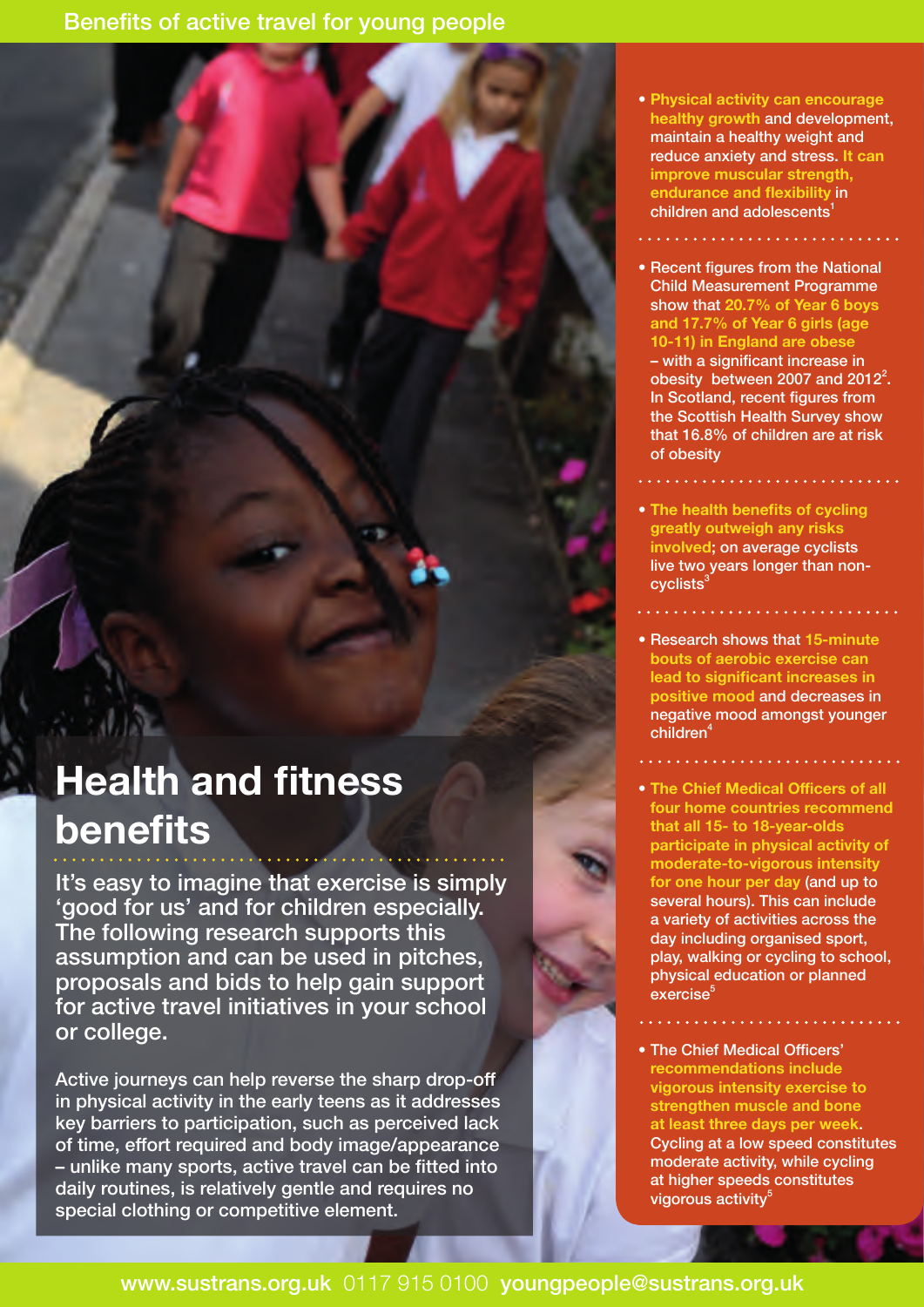## **Mental alertness and motivation**

The benefits of active travel are not just physical. Measurable increases in concentration, positivity and academic performance are further advantages arising from active journeys.

- Research indicates that children who travel actively to school have **wide social networks** and are more actively engaged with their community than those who travel by  $car<sup>9</sup>$
- Independently negotiating the school journey is thought to **develop children's responsibility, decision making, and time and risk management skills**<sup>10</sup>
- The range of skills children can develop through interacting with their local community and environment could **enhance their job prospects** – a study by the Higher Education Authority revealed that 54% of employers will be looking to employ people who are socially and environmentally responsible in the future<sup>11</sup>
- A 2012 study of 20,000 children in Denmark found that those who cycle or walk to school demonstrate a **measurable increase in concentration** that lasts for up to four hours
- Adolescents who regularly take part in physical activity are more resistant to drug and alcohol addiction and **display less social behavioural inhibition** than their less active counterparts<sup>6</sup>
- The reduction in levels of physical activity due to i**ncreased car use affects children's stamina, alertness at school and academic performance**<sup>7</sup>
- Physical activity is associated with psychological benefits in young people by **improving their control over symptoms of anxiety and depression**<sup>8</sup>

# **Encouraging independence**

In addition to the physical, emotional and academic benefits, making an active journey to school has been shown to increase the independence of participants, teaching them valuable life skills.

**ffHaving a bike and having more independence makes you more inclined to do things. It's important to me that I have my independence. 77**<br> **Comment from school pupil in York** 

Comment from school pupil in York